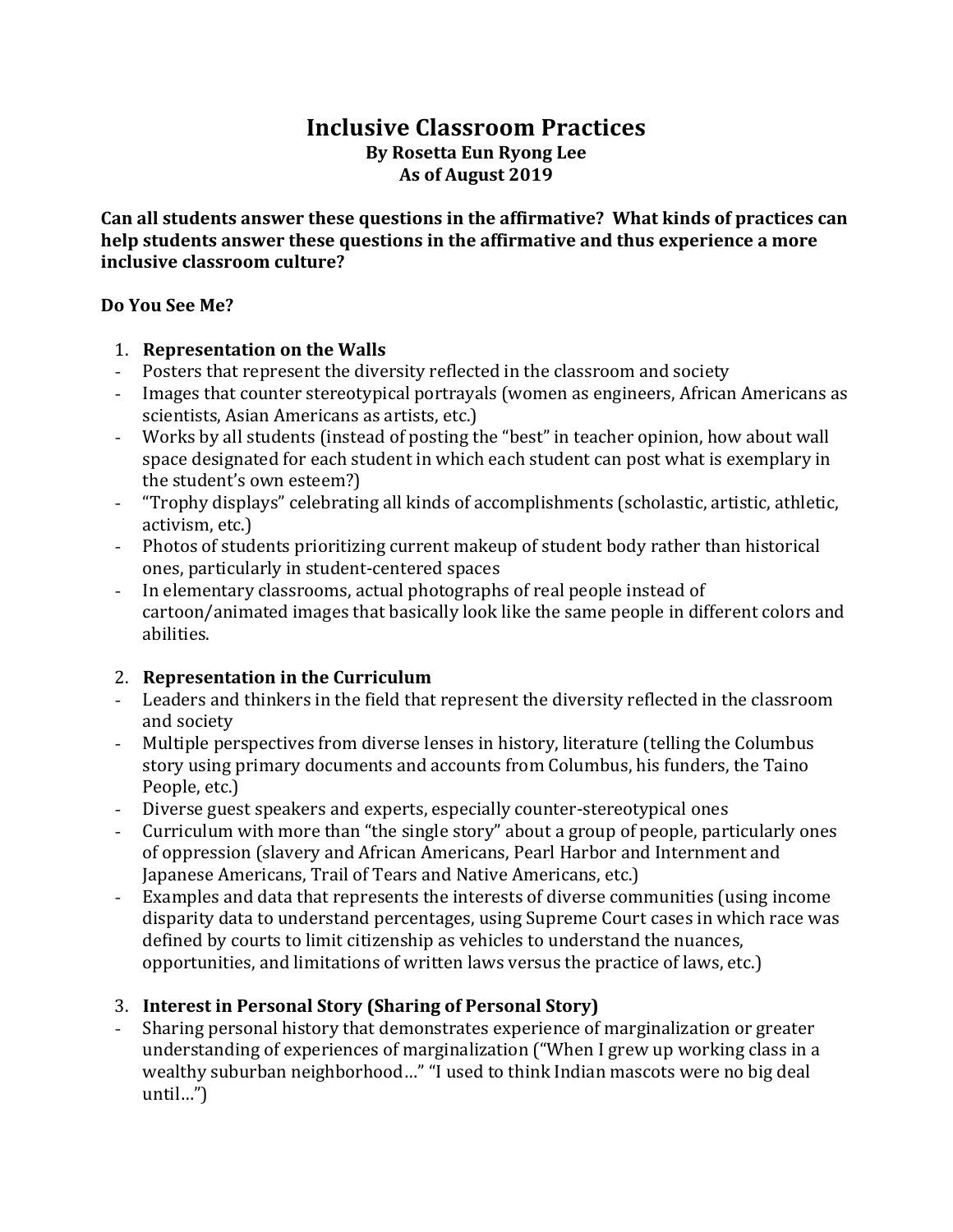- Creating opportunities for students to share personal experiences IF THEY CHOOSE
- Making efforts to connect with students on a personal level if they choose not to share in classroom settings

#### 4. **Interactions In and Out of the Classroom**

- Noticing and affirming students in non-academic behaviors and attributes
- Saying hello and connecting in friendly ways in unstructured spaces like hallways and cafeterias
- Greeting every student when they enter the class
- Aiming for an overall positive relationship, about 5 to 1 ratio of positive interactions to negative ones (Zaretta Hammond)

#### 5. **Demonstration of Care**

- Going to student games, concerts, Bat Mitzvahs and other non-classroom or significant events
- Getting to know families, their values, and significant events
- Demonstrating curiosity and empathy for students' personal lives
- Knowing and using the preferred language of love words of affirmation, quality time, acts of service, gifts, safe touch (Gary Chapman)

#### **Do You Hear Me?**

- 1. **Incorporation of Prior Knowledge and Experience**
- Pre-unit or lesson questionnaire to discover prior knowledge and experience and incorporating information into the delivery of the lesson and assessment
- Seeking content and experiences that allow different students to be the experts (but being mindful of identity based expertise that feel like asking students to "speak on behalf of their people")
- Utilizing community resources from diverse communities (teaching local history through local elders from various backgrounds)
- Seeking curricular contributions from all families
- Looking for "hidden expectations" of previous knowledge (oral discussion of what people already know, all team building challenges being outdoor ed based when the same kids have never had exposure and some kids have had plenty, etc.)

### 2. Seeking and Responding to Student Feedback

- Regular and anonymous feedback opportunities for students to reflect on the IMPACT of the classroom experience
- Explicit description of processes that students and families can use to bring things to your attention
- "Responding out loud" to student feedback ("I'm doing more of this because I heard from many of you..." "I'm trying a new way of doing this because I heard from some of you..." "I appreciate the feedback about... and I wanted to let you know why I am unable to implement it as you might have asked me to.")
- Exit tickets to gather understanding as well as classroom experience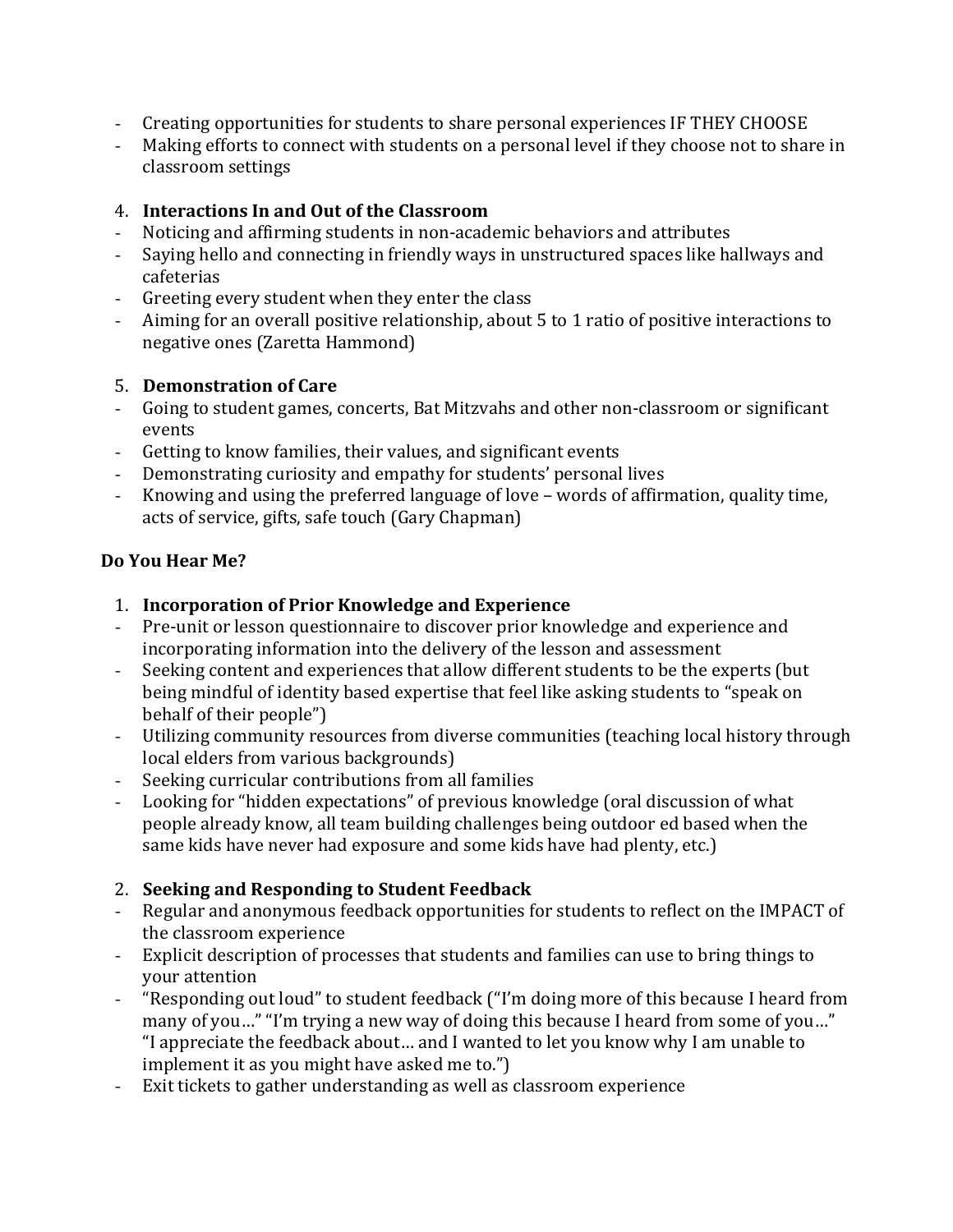### 3. **Student Choice in the Curriculum**

- Determining skills or goals for the lesson/unit/project and allowing students to determine how they will fulfill the requirements ("You can demonstrate your understanding of the historical and political pressures surrounding this event through a poster, a movie, a presentation, etc." "You will demonstrate your knowledge of how organs and tissues within a body system work in conjunction to perform a vital task, but you can choose the body system you are most interested in")
- Independent projects that allow for student choice in content, methodology, and/or demonstration of that understanding
- Classroom readings centered around themes rather than a single book (The Coming of Age Novels – many experiences, perspectives, cultures that all tell the story of coming of age. Having same-book and cross-book discussion groups to allow for processing of the literature AND the universal human experience of coming of age)

## 4. **Empathy Reflex**

- Feedback loop for noticing and responding to student emotional states ("You seem really jazzed by this project. Am I reading that right? What do you like about it? I want to know so I can create more opportunities like this for you." "You seem pretty frustrated by this activity. Am I seeing that right? What can we do together so you can learn the most from this experience?")
- Even if nothing can change in the moment, demonstrate empathy ("I can see why you'd be upset, and I am very sorry that you are. We're so far along the timeline that it won't be possible to change your thesis; but, I will take notice of how you are trying to make the best of the situation and how you will take the lessons learned from this experience going forward. I know that doesn't take care of everything, but I do believe you can make good come out of this."
- Teach and model empathy when disciplining using CARE:
	- C: Call attention to the behavior (it was very uncooperative of you to not share the supplies with your teammates
	- A: Assess the impact (what would you think, feel, say, say, or do if someone did that to  $you?$
	- R: Repair the impact and require reparation (what will you do to make things right?)
	- E: Express disappointment and stress expectations for the future (I am disappointed that you did this, since I know you to be a kind and generous person on so many occasions. In the future, I expect you to share class resources with others in your team and classroom.)
- Empathy is made up of four elements
	- to be able to see the world as others see it
	- to be nonjudgmental
	- to understand another person's feelings
	- to communicate your understanding of that person's feelings

### 5. **Authoritative Discipline**

- Set only a few strict rules and let the rest be negotiable, especially for older students
- Explain the value orientation for the non-negotiable rules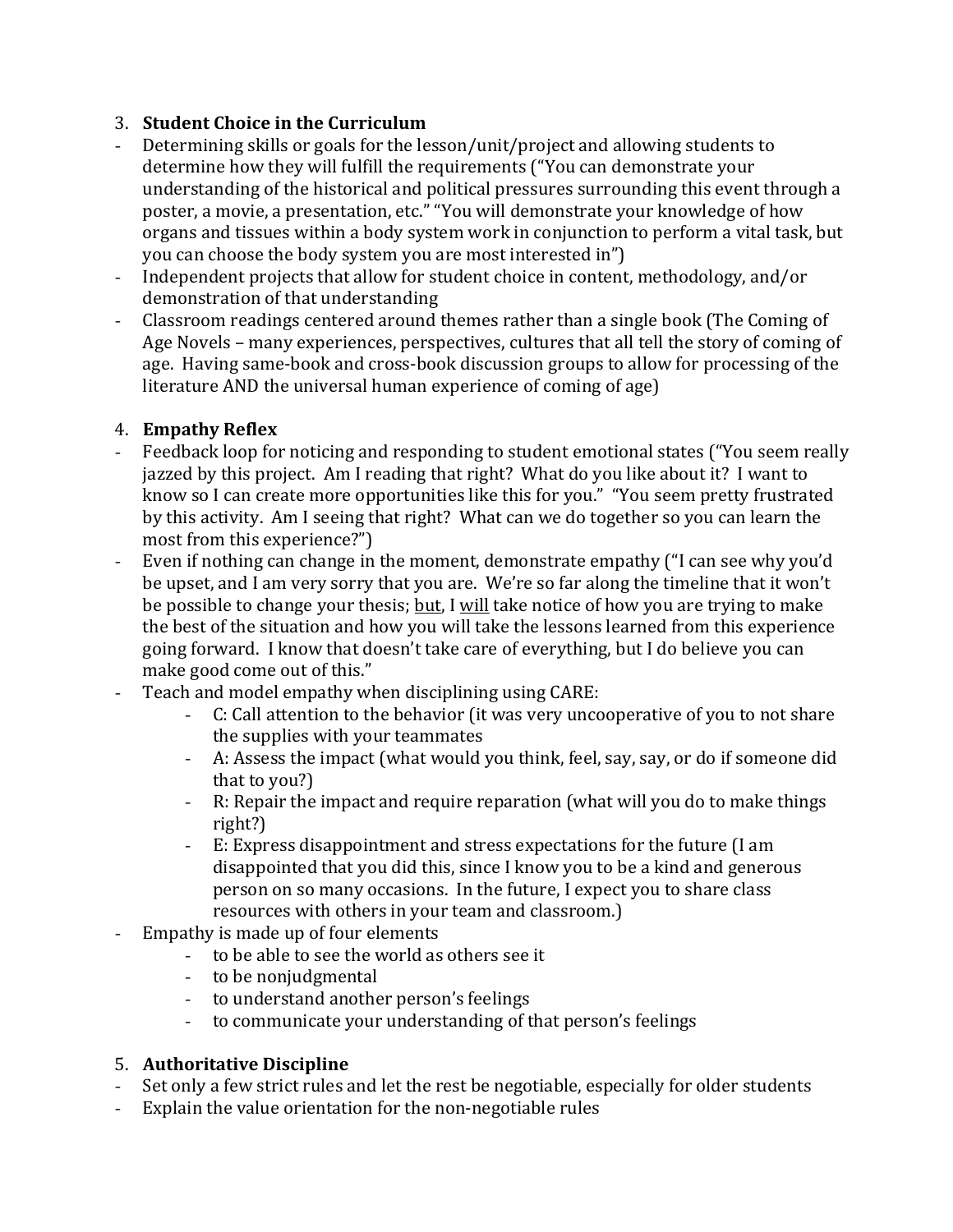- Student generated classroom rules for those that are not your "non-negotiable" rules
- Listen fully to student's cases and then determine whether a bending of the rules is warranted ("I see how you were caught off guard by family obligations you weren't told about. But considering that this assignment was given a month ago AND ample class time was offered, I can't give you an extension. Hopefully, you've learned some great lessons about not delaying until the last minute and asking more information about family schedules." "Since this assignment was given only a week ago and you've been visiting your sick grandparent in the hospital every night this week, let's talk about what makes a more logical deadline for you, ok?")

### **Will You Treat Me Fairly?**

### 1. **Clear and High Expectations**

- Use clear rubrics, checklists, exemplars, etc.
- Address students as scholars, scientists, mathematicians, authors, poets, etc.
- Outline expectations clearly in writing, verbal explanations, etc.
- Be wary of lowering expectations to be "nice" to students who struggle

### 2. **Equal Discipline and Rewards**

- **-** Analyze patterns around who is achieving and who is not
- Analyze patterns around behavioral discipline
- Standardize responses to behaviors and performances to avoid implicit bias (are you

correcting behaviors by addressing the whole class or by calling out individual names?)

### **3. Support in Struggle and Push in Success**

- Make yourself available for student appointments
- Have extension projects ready for high fliers
- Have scaffolding and intermittent check-in opportunities for the strugglers
- Make explicit concrete steps to improve performance
- Create assessment criteria that expects students to get assistance in struggle and get extensions in success

### 4. **Consistent and Predictable Assessment**

- Grade assignments without student names (place name space at the end of the

assignment instead of the beginning; generate student numbers and have submit work using those numbers)

- Grade students in different order
- Grade with a colleague or have someone else use your criteria to grade
- Use student self assessment to make sure students understand criteria and agree with the fairness of your assessments
- Communicate the following in your assessments to stereotype vulnerable students (Yeager)
	- I have high expectations of you and the other students
	- These are aspects of your work that tells me you are capable of achieving those high expectations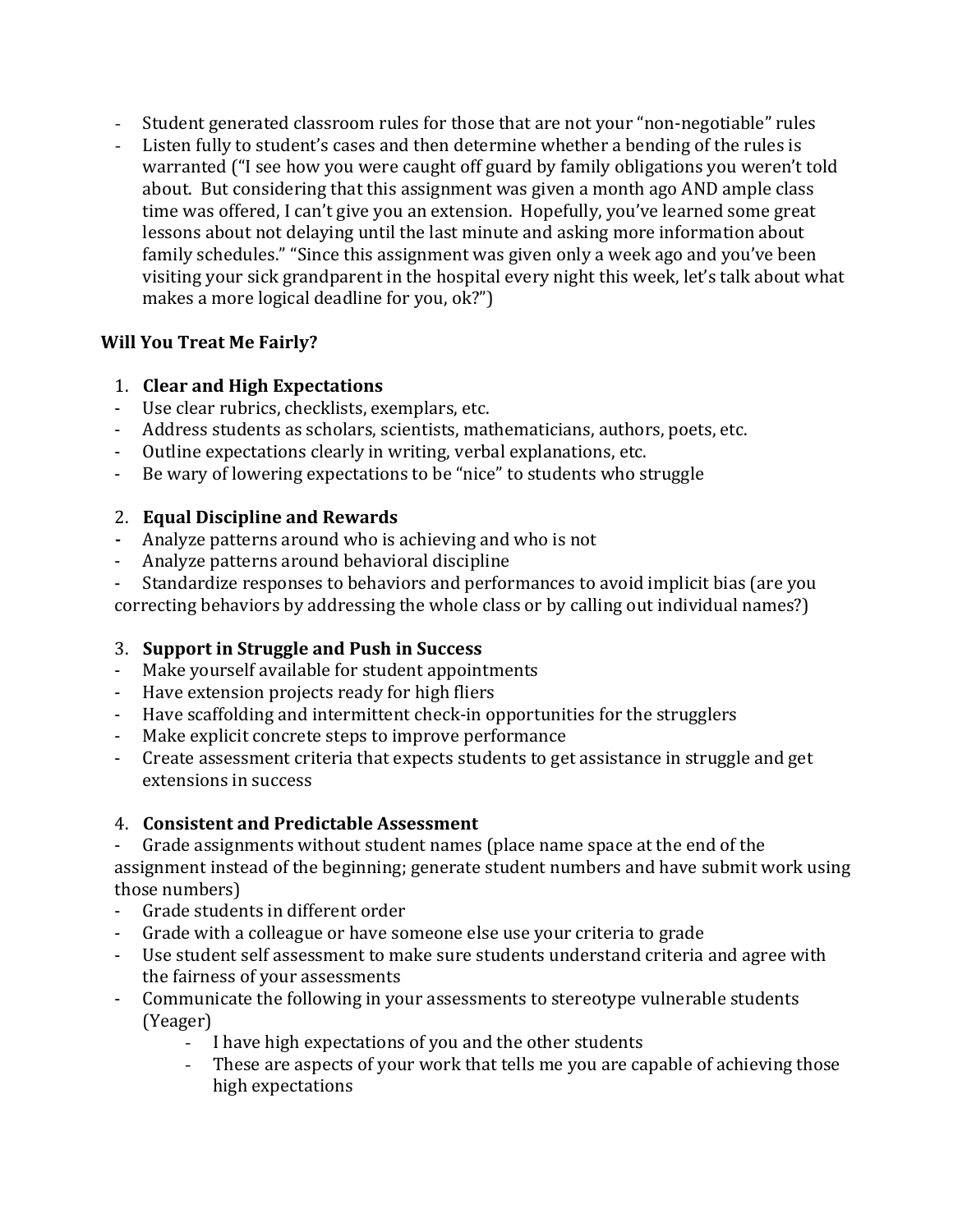- These are the aspects of your work that need improvement for you to fully achieve those high expectations
- These are the steps I recommend to improve your work
- I want to partner with you if you want my input or feedback along the way
- -Do more formative assessments and coach students along the way (formative assessments should take more time than final assessments, formative assessments should not count toward the final grade)
- -Be explicit with students when they are in a "learning zone" (mistakes are inevitable, you are working on your growth areas in intentional ways to improve them, you are not being graded for whether you "get it" or not, this is a time to take healthy risks) and when they are in a "performing zone" (try to minimize mistakes, you are showcasing your strength areas to demonstrate your best, you are being graded for being correct, this is a time to stick to what you know and take strategic risks). (Eduardo Briceño)

### 5. **Different Kinds of Success**

Define your goals but give students choice in how to demonstrate those goals

Identify many ways to be "good at school" (being "good at math" is often "getting the right answer, fast" - what about posing interesting questions [Fermat]; making astute connections [Wiles]; representing ideas clearly [Poincaré]; developing logical explanations [Klein]; working systematically [Appel and Haken]; and extending ideas [irrational/complex number systems]?)

- Mix up classroom performance tasks (all group discussions, chalk talks, written assessments, presentations, multimedia, etc.)
- Leave room in your rubric for students to define their own goals and what success looks like in reaching that goal
- Assess content, work habits, collaboration, communication, and critical thinking separately

### **Will You Protect Me?**

- 1. **Understanding of Identity and Experience**
- Predict sensitivity to topics (slavery, body image, socioeconomics, etc.) and how they might impact students, as well as strategies to mitigate that impact
- Check with students and families about sensitive topics and bring them into the decisionmaking process
- Discuss your own or others' experiences to normalize sensitivities, impacts, and requests for accommodation
- Minimize classic marginalizing experiences (make sure you can distinguish all individuals from the same racial/ethnic group; make sure you can pronounce the names of students from other cultural/ethnic backgrounds; prepare to support students who are the "only" in the classroom, especially when the lesson surrounds their identity)

### 2. **Interruption of Exclusive or Oppressive Behavior**

Call out comments, jokes, or behaviors that are oppressive or exclusive IN THE MOMENT (talking to a student after class educates the individual but teaches other students you didn't notice or care)